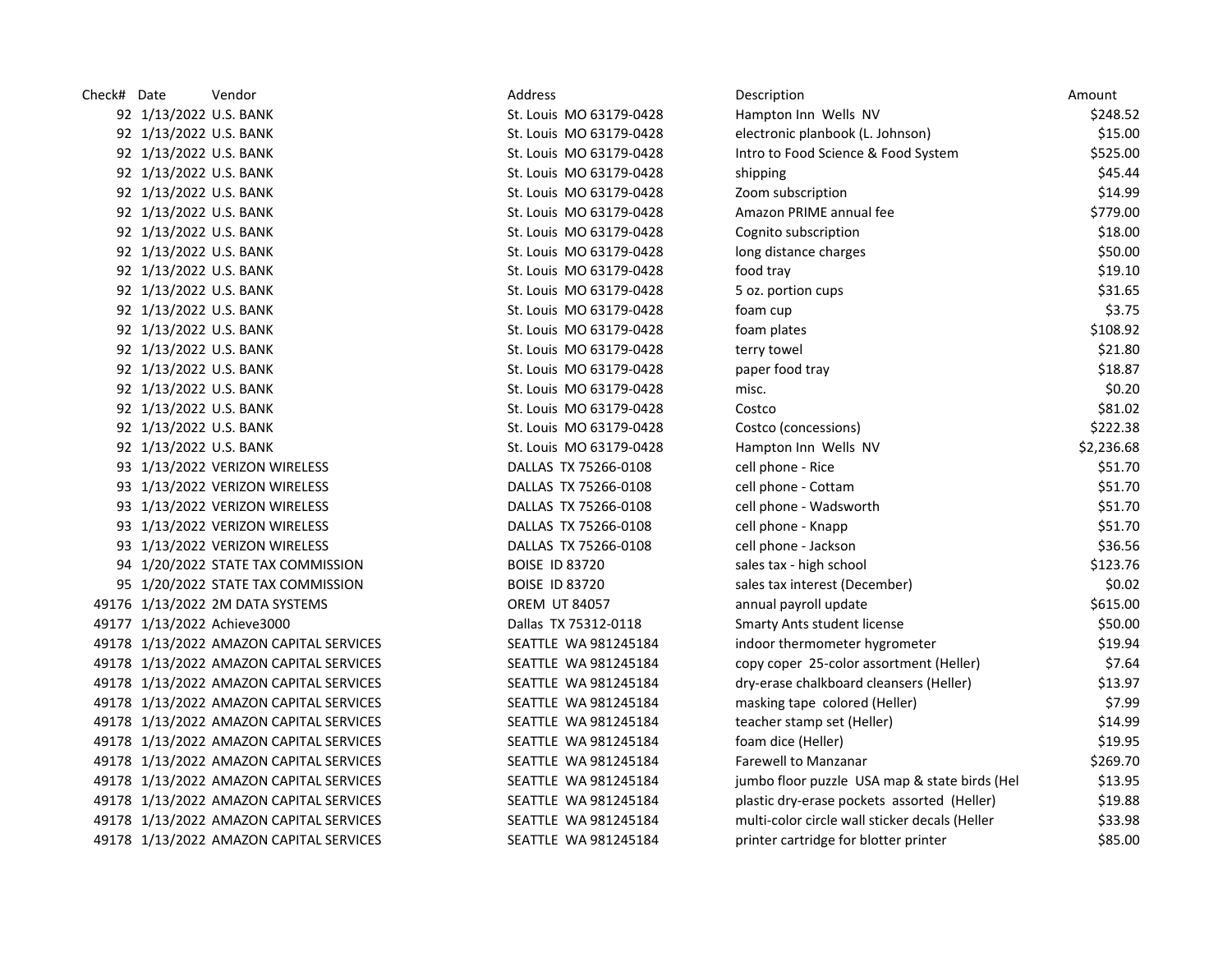| 49178 1/13/2022 AMAZON CAPITAL SERVICES                 | SEATTLE WA 981245184 | toner cartridge HP 204A            | \$67.99     |
|---------------------------------------------------------|----------------------|------------------------------------|-------------|
| 49179 1/13/2022 C8 TRANSPORTATION LLC                   | HAGERMAN ID 83332    | athletic trips                     | \$3,585.08  |
| 49179 1/13/2022 C8 TRANSPORTATION LLC                   | HAGERMAN ID 83332    | field trips for drama and SPED     | \$293.90    |
| 49179 1/13/2022 C8 TRANSPORTATION LLC                   | HAGERMAN ID 83332    | after-school tutoring miles        | \$415.01    |
| 49179 1/13/2022 C8 TRANSPORTATION LLC                   | HAGERMAN ID 83332    | regular routes                     | \$12,411.42 |
| 49180 1/13/2022 Callen Refrigeration Heating & Air Cond | Filer ID 83328       | repairs to heating units           | \$190.00    |
| 49181 1/13/2022 CHAPPEL'S MARKET                        | HAGERMAN ID 83332    | supplies for food science          | \$44.14     |
| 49181 1/13/2022 CHAPPEL'S MARKET                        | HAGERMAN ID 83332    | supplies for after-school tutoring | \$6.85      |
| 49181 1/13/2022 CHAPPEL'S MARKET                        | HAGERMAN ID 83332    | supplies for after-school tutoring | \$8.68      |
| 49181 1/13/2022 CHAPPEL'S MARKET                        | HAGERMAN ID 83332    | supplies for SPED                  | \$1.15      |
| 49181 1/13/2022 CHAPPEL'S MARKET                        | HAGERMAN ID 83332    | supplies for SPED                  | \$22.21     |
| 49181 1/13/2022 CHAPPEL'S MARKET                        | HAGERMAN ID 83332    | food for cafeteria                 | \$1.50      |
| 49181 1/13/2022 CHAPPEL'S MARKET                        | HAGERMAN ID 83332    | food for cafeteria                 | \$6.90      |
| 49181 1/13/2022 CHAPPEL'S MARKET                        | HAGERMAN ID 83332    | food for cafeteria                 | \$16.32     |
| 49181 1/13/2022 CHAPPEL'S MARKET                        | HAGERMAN ID 83332    | food for cafeteria                 | \$18.27     |
| 49181 1/13/2022 CHAPPEL'S MARKET                        | HAGERMAN ID 83332    | supplies for cafeteria             | \$7.68      |
| 49181 1/13/2022 CHAPPEL'S MARKET                        | HAGERMAN ID 83332    | supplies for food science          | \$5.89      |
| 49181 1/13/2022 CHAPPEL'S MARKET                        | HAGERMAN ID 83332    | supplies for food science          | \$31.87     |
| 49181 1/13/2022 CHAPPEL'S MARKET                        | HAGERMAN ID 83332    | supplies for food science          | \$19.16     |
| 49181 1/13/2022 CHAPPEL'S MARKET                        | HAGERMAN ID 83332    | supplies for food science          | \$18.25     |
| 49181 1/13/2022 CHAPPEL'S MARKET                        | HAGERMAN ID 83332    | supplies for food science          | \$11.92     |
| 49181 1/13/2022 CHAPPEL'S MARKET                        | HAGERMAN ID 83332    | supplies for food science          | \$46.59     |
| 49181 1/13/2022 CHAPPEL'S MARKET                        | HAGERMAN ID 83332    | supplies for food science          | \$46.55     |
| 49181 1/13/2022 CHAPPEL'S MARKET                        | HAGERMAN ID 83332    | supplies for food science          | \$8.37      |
| 49181 1/13/2022 CHAPPEL'S MARKET                        | HAGERMAN ID 83332    | supplies for food science          | \$20.05     |
| 49181 1/13/2022 CHAPPEL'S MARKET                        | HAGERMAN ID 83332    | supplies for food science          | \$19.68     |
| 49181 1/13/2022 CHAPPEL'S MARKET                        | HAGERMAN ID 83332    | supplies for food science          | \$1.54      |
| 49181 1/13/2022 CHAPPEL'S MARKET                        | HAGERMAN ID 83332    | supplies for food science          | \$7.91      |
| 49181 1/13/2022 CHAPPEL'S MARKET                        | HAGERMAN ID 83332    | supplies for food science          | \$2.99      |
| 49181 1/13/2022 CHAPPEL'S MARKET                        | HAGERMAN ID 83332    | supplies for food science          | \$28.91     |
| 49181 1/13/2022 CHAPPEL'S MARKET                        | HAGERMAN ID 83332    | supplies for food science          | \$7.58      |
| 49181 1/13/2022 CHAPPEL'S MARKET                        | HAGERMAN ID 83332    | supplies for food science          | \$55.00     |
| 49181 1/13/2022 CHAPPEL'S MARKET                        | HAGERMAN ID 83332    | supplies for food science          | \$24.96     |
| 49182 1/13/2022 CHARLIE'S PRODUCE                       | SEATTLE WA 98124     | produce for FFVP                   | \$202.40    |
| 49182 1/13/2022 CHARLIE'S PRODUCE                       | SEATTLE WA 98124     | produce for FFVP                   | \$207.65    |
| 49182 1/13/2022 CHARLIE'S PRODUCE                       | SEATTLE WA 98124     | produce for FFVP                   | \$279.85    |
| 49182 1/13/2022 CHARLIE'S PRODUCE                       | SEATTLE WA 98124     | produce for cafeteria              | \$117.30    |
| 49182 1/13/2022 CHARLIE'S PRODUCE                       | SEATTLE WA 98124     | produce for cafeteria              | \$57.95     |
| 49182 1/13/2022 CHARLIE'S PRODUCE                       | SEATTLE WA 98124     | produce for cafeteria              | \$126.65    |
|                                                         |                      |                                    |             |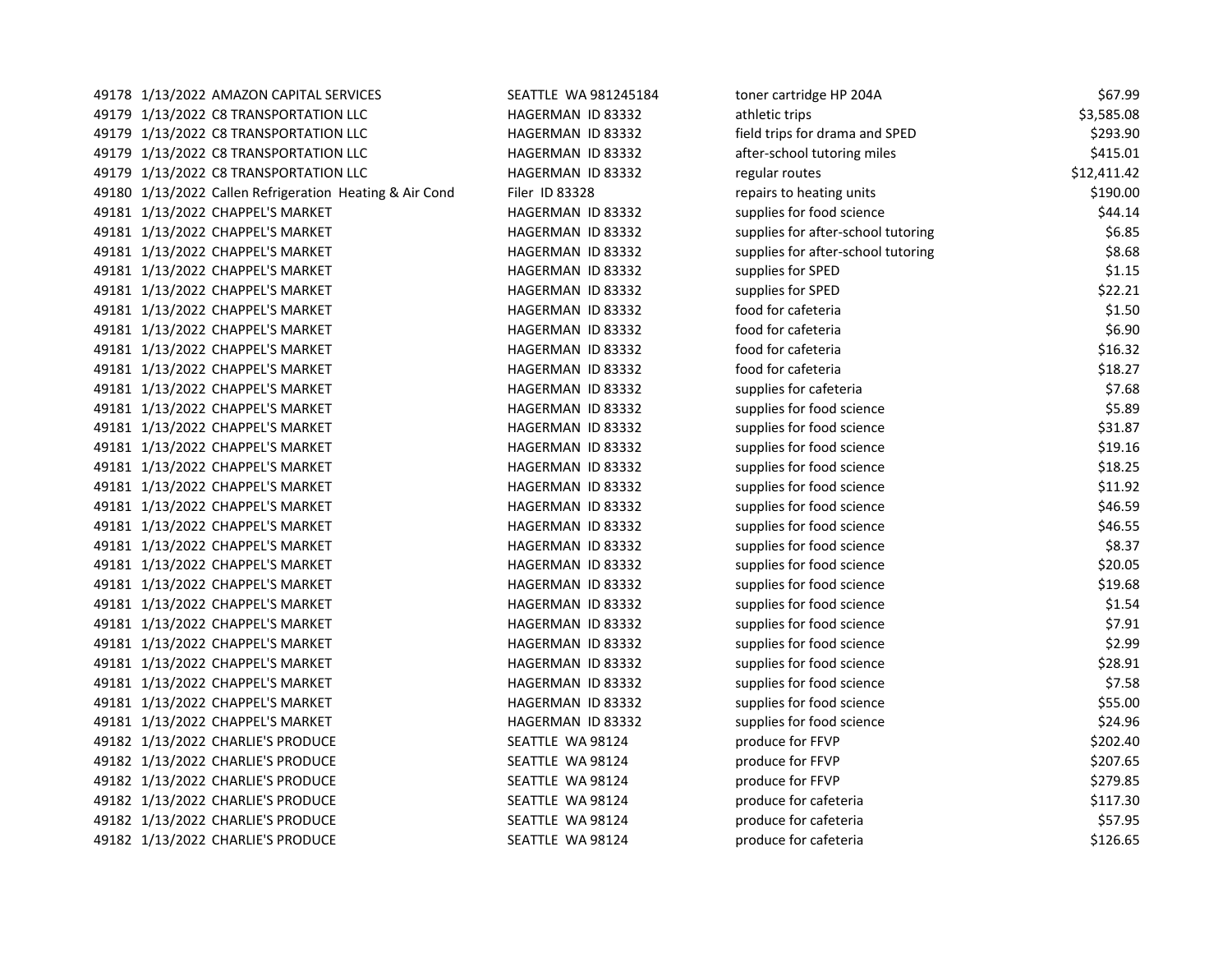|  | 49183 1/13/2022 CITY OF HAGERMAN              | HAGERMAN ID 83332       | water/sewer old gym                          | \$151.77 |
|--|-----------------------------------------------|-------------------------|----------------------------------------------|----------|
|  | 49183 1/13/2022 CITY OF HAGERMAN              | HAGERMAN ID 83332       | water/sewer high school                      | \$169.78 |
|  | 49183 1/13/2022 CITY OF HAGERMAN              | HAGERMAN ID 83332       | water/sewer ag shop                          | \$172.04 |
|  | 49183 1/13/2022 CITY OF HAGERMAN              | HAGERMAN ID 83332       | water/sewer elementary school                | \$161.04 |
|  | 49184 1/13/2022 DEMCO                         | Milwaukee WI 53288-8623 | bx 12803410 color-tinted label protectors fl | \$6.99   |
|  | 49184 1/13/2022 DEMCO                         | Milwaukee WI 53288-8623 | shipping                                     | \$12.46  |
|  | 49184 1/13/2022 DEMCO                         | Milwaukee WI 53288-8623 | pk 13773470 Marvel Be Super READ bookmark    | \$4.99   |
|  | 49184 1/13/2022 DEMCO                         | Milwaukee WI 53288-8623 | pk 13003350 peppermint scented bookmark      | \$15.98  |
|  | 49184 1/13/2022 DEMCO                         | Milwaukee WI 53288-8623 | pk 13773490 Star Wars reading bookmark       | \$4.99   |
|  | 49184 1/13/2022 DEMCO                         | Milwaukee WI 53288-8623 | rl 13612280 heavy duty label protectors clea | \$51.59  |
|  | 49184 1/13/2022 DEMCO                         | Milwaukee WI 53288-8623 | bx 12806380 color-tinted label protectors pu | \$6.99   |
|  | 49184 1/13/2022 DEMCO                         | Milwaukee WI 53288-8623 | bx 13723300 color-tinted label protectors fl | \$6.99   |
|  | 49184 1/13/2022 DEMCO                         | Milwaukee WI 53288-8623 | bx 13723370 color-tinted label protectors pa | \$26.04  |
|  | 49185 1/13/2022 ETC Lite LLC                  | San Antonio TX 78270    | Form 1095 service                            | \$84.80  |
|  | 49186 1/13/2022 Fisher's Technology           | Boise ID 83714          | secondary copier                             | \$63.84  |
|  | 49186 1/13/2022 Fisher's Technology           | Boise ID 83714          | elementary copier                            | \$135.22 |
|  | 49187 1/13/2022 Follett School Solutions Inc. | Chicago IL 60693-0918   | Amethyst Princess of Gemwo                   | \$8.99   |
|  | 49187 1/13/2022 Follett School Solutions Inc. | Chicago IL 60693-0918   | Agent Llama                                  | \$16.03  |
|  | 49187 1/13/2022 Follett School Solutions Inc. | Chicago IL 60693-0918   | Dog Man Lord of the Fleas                    | \$16.81  |
|  | 49187 1/13/2022 Follett School Solutions Inc. | Chicago IL 60693-0918   | Evil Spy School                              | \$15.16  |
|  | 49187 1/13/2022 Follett School Solutions Inc. | Chicago IL 60693-0918   | Good Bad and the Spooky                      | \$9.87   |
|  | 49187 1/13/2022 Follett School Solutions Inc. | Chicago IL 60693-0918   | Green Ninja                                  | \$11.06  |
|  | 49187 1/13/2022 Follett School Solutions Inc. | Chicago IL 60693-0918   | <b>Horse Dreams</b>                          | \$13.26  |
|  | 49187 1/13/2022 Follett School Solutions Inc. | Chicago IL 60693-0918   | Insurgent                                    | \$18.46  |
|  | 49187 1/13/2022 Follett School Solutions Inc. | Chicago IL 60693-0918   | Lion Down                                    | \$15.16  |
|  | 49187 1/13/2022 Follett School Solutions Inc. | Chicago IL 60693-0918   | Mei the Ruby Treasure                        | \$13.06  |
|  | 49187 1/13/2022 Follett School Solutions Inc. | Chicago IL 60693-0918   | Naomi the Rainbow Gl                         | \$13.06  |
|  | 49187 1/13/2022 Follett School Solutions Inc. | Chicago IL 60693-0918   | Night Mare                                   | \$13.26  |
|  | 49187 1/13/2022 Follett School Solutions Inc. | Chicago IL 60693-0918   | Ninja vs Ninja                               | \$11.06  |
|  | 49187 1/13/2022 Follett School Solutions Inc. | Chicago IL 60693-0918   | Ninjas Path                                  | \$11.88  |
|  | 49187 1/13/2022 Follett School Solutions Inc. | Chicago IL 60693-0918   | Panda Monium                                 | \$15.16  |
|  | 49187 1/13/2022 Follett School Solutions Inc. | Chicago IL 60693-0918   | Pirates vs Ninja                             | \$11.06  |
|  | 49187 1/13/2022 Follett School Solutions Inc. | Chicago IL 60693-0918   | Poached                                      | \$15.16  |
|  | 49187 1/13/2022 Follett School Solutions Inc. | Chicago IL 60693-0918   | Quinn the Jade Treasure                      | \$13.06  |
|  | 49187 1/13/2022 Follett School Solutions Inc. | Chicago IL 60693-0918   | <b>Rescue Mission</b>                        | \$11.06  |
|  | 49187 1/13/2022 Follett School Solutions Inc. | Chicago IL 60693-0918   | Secret Horses of Brian Hill                  | \$14.36  |
|  | 49187 1/13/2022 Follett School Solutions Inc. | Chicago IL 60693-0918   | Spy Camp                                     | \$15.16  |
|  | 49187 1/13/2022 Follett School Solutions Inc. | Chicago IL 60693-0918   | Spy School                                   | \$15.16  |
|  | 49187 1/13/2022 Follett School Solutions Inc. | Chicago IL 60693-0918   | Spy School British                           | \$15.16  |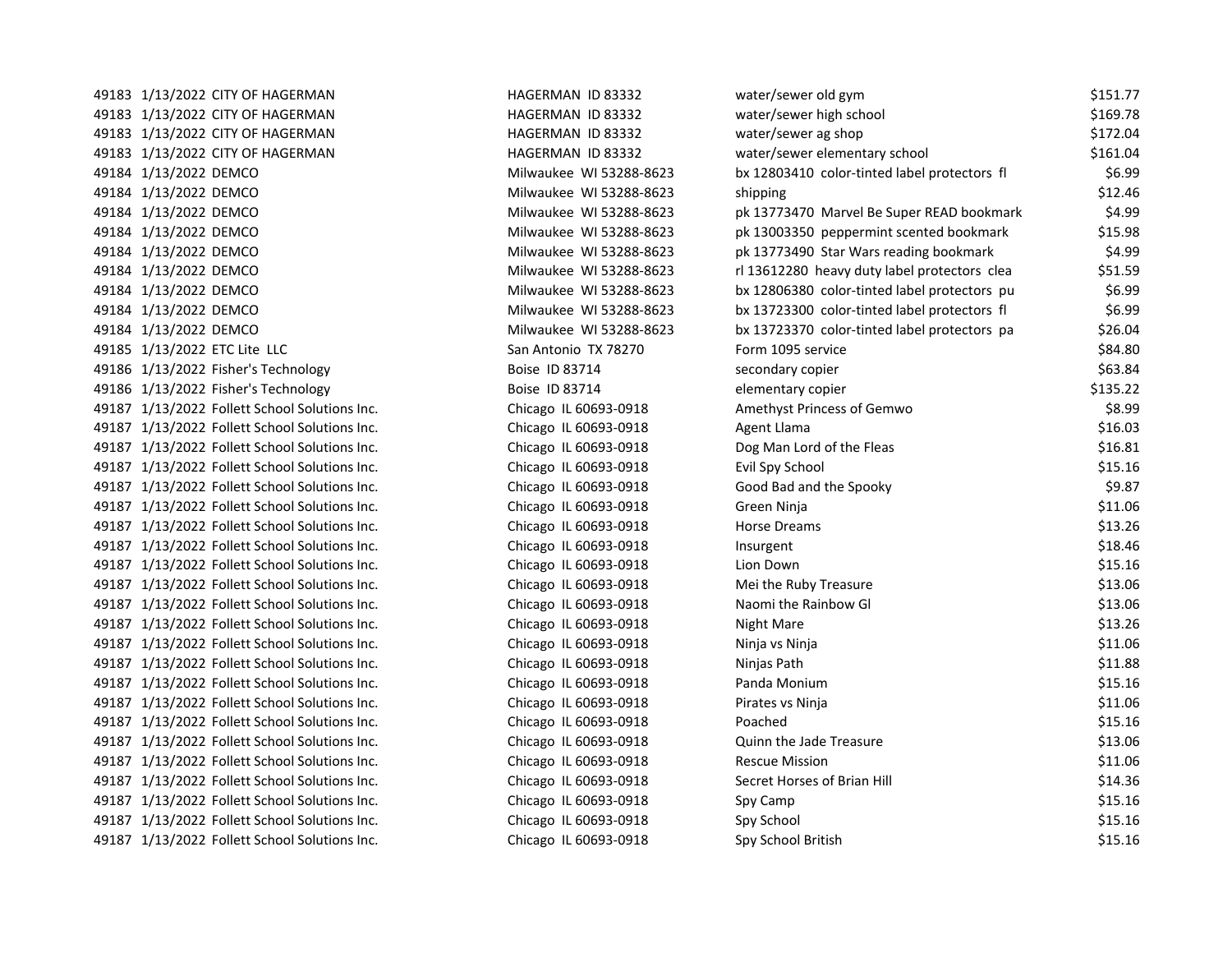| 49187 1/13/2022 Follett School Solutions Inc. | Chicago IL 60693-0918     | Spy School Revolution                    | \$15.16    |
|-----------------------------------------------|---------------------------|------------------------------------------|------------|
| 49187 1/13/2022 Follett School Solutions Inc. | Chicago IL 60693-0918     | Spy School Goes South                    | \$15.16    |
| 49187 1/13/2022 Follett School Solutions Inc. | Chicago IL 60693-0918     | Spy School Secret Se                     | \$15.16    |
| 49187 1/13/2022 Follett School Solutions Inc. | Chicago IL 60693-0918     | Spy Ski School                           | \$15.16    |
| 49187 1/13/2022 Follett School Solutions Inc. | Chicago IL 60693-0918     | <b>Titanium Ninja</b>                    | \$11.06    |
| 49187 1/13/2022 Follett School Solutions Inc. | Chicago IL 60693-0918     | <b>Tornado Scientist</b>                 | \$16.91    |
| 49187 1/13/2022 Follett School Solutions Inc. | Chicago IL 60693-0918     | <b>Tyrannosaurus Wrecks</b>              | \$15.16    |
| 49187 1/13/2022 Follett School Solutions Inc. | Chicago IL 60693-0918     | Unicorn Playlist                         | \$17.66    |
| 49187 1/13/2022 Follett School Solutions Inc. | Chicago IL 60693-0918     | <b>Warriors Ultimate Guide</b>           | \$17.79    |
| 49187 1/13/2022 Follett School Solutions Inc. | Chicago IL 60693-0918     | What if You Had Anim Sc                  | \$12.36    |
| 49187 1/13/2022 Follett School Solutions Inc. | Chicago IL 60693-0918     | What the Hex                             | \$18.46    |
| 49187 1/13/2022 Follett School Solutions Inc. | Chicago IL 60693-0918     | Where Snow Angels Go                     | \$16.91    |
| 49187 1/13/2022 Follett School Solutions Inc. | Chicago IL 60693-0918     | Dog Man for Whom The Bal                 | \$16.81    |
| 49187 1/13/2022 Follett School Solutions Inc. | Chicago IL 60693-0918     | <b>Dinosaurs</b>                         | \$16.06    |
| 49187 1/13/2022 Follett School Solutions Inc. | Chicago IL 60693-0918     | Cowboy Colt                              | \$5.47     |
| 49187 1/13/2022 Follett School Solutions Inc. | Chicago IL 60693-0918     | Cold War Correspondent                   | \$13.39    |
| 49187 1/13/2022 Follett School Solutions Inc. | Chicago IL 60693-0918     | Chasing Dream                            | \$13.26    |
| 49187 1/13/2022 Follett School Solutions Inc. | Chicago IL 60693-0918     | <b>Blizzard Besties</b>                  | \$6.35     |
| 49187 1/13/2022 Follett School Solutions Inc. | Chicago IL 60693-0918     | <b>Blind Your Ponies</b>                 | \$15.12    |
| 49187 1/13/2022 Follett School Solutions Inc. | Chicago IL 60693-0918     | <b>Big Shot</b>                          | \$36.52    |
| 49187 1/13/2022 Follett School Solutions Inc. | Chicago IL 60693-0918     | <b>Big Game</b>                          | \$15.16    |
| 49187 1/13/2022 Follett School Solutions Inc. | Chicago IL 60693-0918     | <b>Belly Up</b>                          | \$15.16    |
| 49187 1/13/2022 Follett School Solutions Inc. | Chicago IL 60693-0918     | Bad Guys in Theyre Bee                   | \$13.56    |
| 49188 1/13/2022 FRANZ FAMILY BAKERIES         | LOS ANGELES CA 90074-2654 | food for cafeteria                       | \$77.80    |
| 49188 1/13/2022 FRANZ FAMILY BAKERIES         | LOS ANGELES CA 90074-2654 | food for cafeteria                       | \$33.25    |
| 49189 1/13/2022 GOODING COUNTY TREASURER      | <b>GOODING ID 83330</b>   | solid waste charge 2021                  | \$340.00   |
| 49190 1/13/2022 Gossi Phil                    | Hagerman ID 83332         | hotel room for ISBA conference           | \$358.00   |
| 49191 1/13/2022 Hotel 43                      | Boise ID 83702            | room for ISBA conference Jim Brown       | \$328.00   |
| 49191 1/13/2022 Hotel 43                      | Boise ID 83702            | room for ISBA conference Bryan Whitmarsh | \$328.00   |
| 49191 1/13/2022 Hotel 43                      | Boise ID 83702            | room for ISBA conference Brian Moore     | \$358.00   |
| 49192 1/13/2022 Idaho School District Council | Boise ID 83705-1501       | unemployment monitoring service          | \$38.75    |
| 49193 1/13/2022 IDAHO POWER COMPANY           | BOISE ID 83721-0030       | ag shop                                  | \$296.29   |
| 49193 1/13/2022 IDAHO POWER COMPANY           | BOISE ID 83721-0030       | elementary school                        | \$2,499.08 |
| 49193 1/13/2022 IDAHO POWER COMPANY           | BOISE ID 83721-0030       | irrigation pump                          | \$10.42    |
| 49193 1/13/2022 IDAHO POWER COMPANY           | BOISE ID 83721-0030       | high school                              | \$1,185.94 |
| 49193 1/13/2022 IDAHO POWER COMPANY           | BOISE ID 83721-0030       | outside lighting                         | \$55.14    |
| 49193 1/13/2022 IDAHO POWER COMPANY           | BOISE ID 83721-0030       | football lights                          | \$5.21     |
| 49193 1/13/2022 IDAHO POWER COMPANY           | BOISE ID 83721-0030       | old gym                                  | \$520.53   |
| 49194 1/13/2022 INTEGRATED TECHNOLOGIES       | TWIN FALLS ID 83303-1843  | copier maintenance - elem. office        | \$92.19    |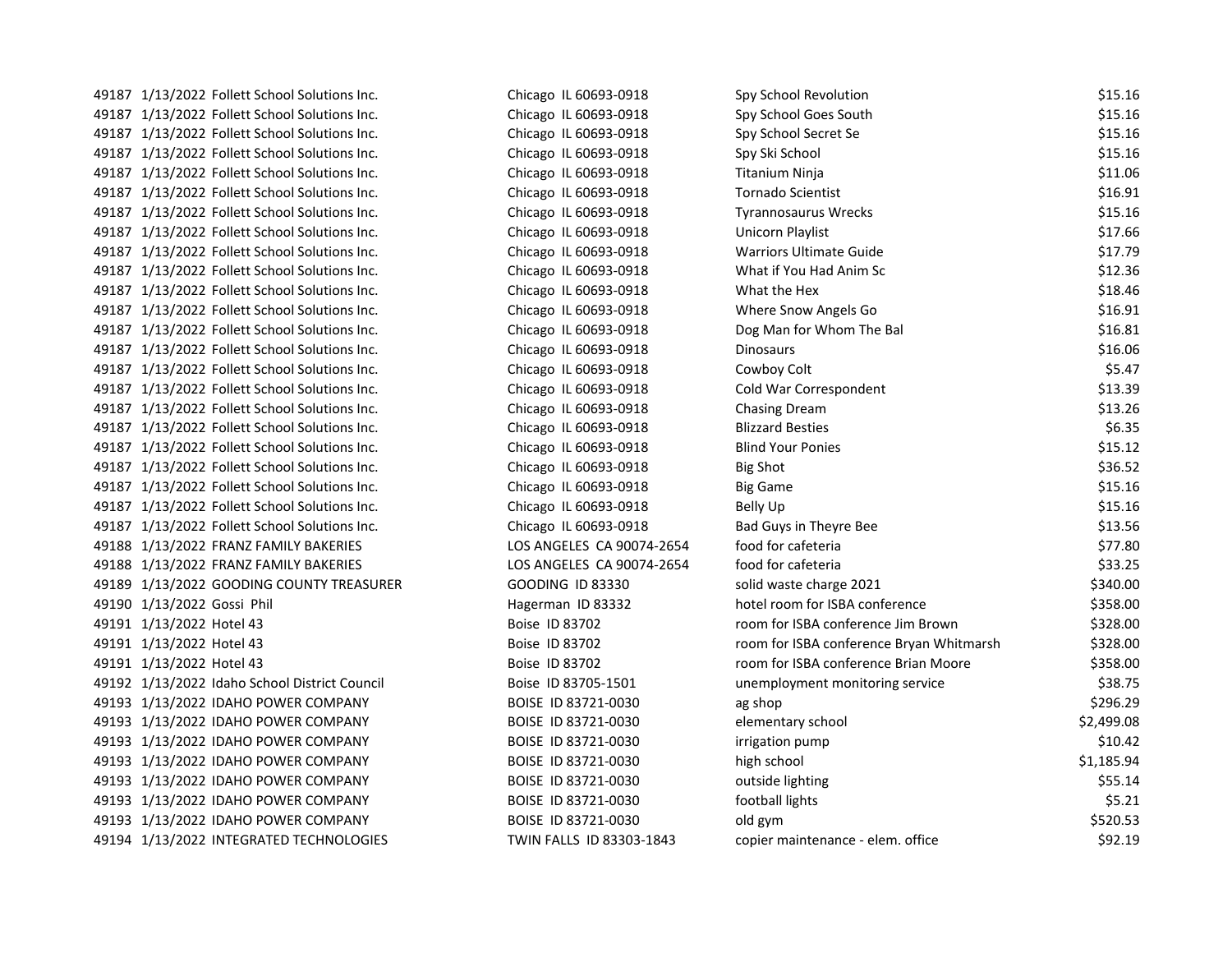| 49194 1/13/2022 INTEGRATED TECHNOLOGIES      | TWIN FALLS ID 83303-1843   | copier maintenance - elem office               | \$40.83    |
|----------------------------------------------|----------------------------|------------------------------------------------|------------|
| 49195 1/13/2022 JAMIE TURNER                 | HAGERMAN ID 83332          | shirts for elementary staff                    | \$819.00   |
| 49196 1/13/2022 JEROME PRINT SHOP            | <b>JEROME ID 83338</b>     | mileage/inspection report forms for activiy ve | \$113.00   |
| 49197 1/13/2022 Let It Move Inc.             | Kansas City MO 64119       | student motivational presentations K-12        | \$2,000.00 |
| 49198 1/13/2022 Lierman Cheyanna             | Gooding ID 83330           | occupational therapy December                  | \$442.00   |
| 49199 1/13/2022 Mason's Trophies & Gifts     | Twin Falls ID 83301        | recognition plaque - Osborne                   | \$31.74    |
| 49200 1/13/2022 Meadow Gold Dairy            | Pasadena CA 91110-2833     | dairy products for cafeteria                   | \$586.46   |
| 49200 1/13/2022 Meadow Gold Dairy            | Pasadena CA 91110-2833     | dairy products for cafeteria                   | \$455.98   |
| 49200 1/13/2022 Meadow Gold Dairy            | Pasadena CA 91110-2833     | dairy products for cafeteria                   | \$781.62   |
| 49201 1/13/2022 MICRO K12                    | Lynwood WA 98087           | shipping                                       | \$4.80     |
| 49201 1/13/2022 MICRO K12                    | Lynwood WA 98087           | solid pVC cable                                | \$51.56    |
| 49201 1/13/2022 MICRO K12                    | Lynwood WA 98087           | duplex multimode patch cable                   | \$17.70    |
| 49202 1/13/2022 NorthWest                    | Emmett ID 83617            | food for cafeteria                             | \$285.00   |
| 49202 1/13/2022 NorthWest                    | Emmett ID 83617            | food for cafeteria                             | \$7.96     |
| 49202 1/13/2022 NorthWest                    | Emmett ID 83617            | food for cafeteria                             | \$159.20   |
| 49203 1/13/2022 OETC                         | Salem OR 97301             | IETA conference registrations: Owsley & Solosa | \$280.00   |
| 49204 1/13/2022 Pro Active Behavioral Health | Twin Falls ID 83301        | behavior intervention 12/2/2021                | \$248.00   |
| 49204 1/13/2022 Pro Active Behavioral Health | Twin Falls ID 83301        | behavior intervention 12/13 - 12/16/2021       | \$968.00   |
| 49204 1/13/2022 Pro Active Behavioral Health | Twin Falls ID 83301        | behavior intervention 12/6 - 12/9/2021         | \$872.00   |
| 49205 1/13/2022 Rinard Media                 | Twin Falls ID 83301        | share of website hosting                       | \$175.00   |
| 49205 1/13/2022 Rinard Media                 | Twin Falls ID 83301        | share of website hosting                       | \$525.00   |
| 49206 1/13/2022 SAFEGUARD BUSINESS SYSTEMS   | <b>BOISE ID 83707</b>      | 1099 NEC form                                  | \$16.83    |
| 49206 1/13/2022 SAFEGUARD BUSINESS SYSTEMS   | <b>BOISE ID 83707</b>      | shipping                                       | \$25.24    |
| 49206 1/13/2022 SAFEGUARD BUSINESS SYSTEMS   | <b>BOISE ID 83707</b>      | 1099 form envelopes                            | \$23.26    |
| 49206 1/13/2022 SAFEGUARD BUSINESS SYSTEMS   | <b>BOISE ID 83707</b>      | W-2 form; employer                             | \$16.83    |
| 49206 1/13/2022 SAFEGUARD BUSINESS SYSTEMS   | <b>BOISE ID 83707</b>      | W-2 form; employer                             | \$23.66    |
| 49206 1/13/2022 SAFEGUARD BUSINESS SYSTEMS   | <b>BOISE ID 83707</b>      | W-2 forms; employee                            | \$47.32    |
| 49207 1/13/2022 School Datebooks             | Lafayette IN 47902         | Telluride 8.5x11                               | \$224.00   |
| 49207 1/13/2022 School Datebooks             | Lafayette IN 47902         | shipping                                       | \$29.12    |
| 49208 1/13/2022 School Specialty LLC         | Philadelphia PA 19182-5640 | 1334760 whiteboard cleaner 22 oz. (Leija)      | \$10.39    |
| 49208 1/13/2022 School Specialty LLC         | Philadelphia PA 19182-5640 | 1376601 pop-up adhesive notes 3x3 yellow (L    | \$5.97     |
| 49208 1/13/2022 School Specialty LLC         | Philadelphia PA 19182-5640 | 1376605 adhesive notes 1.5x2 assorted paste    | \$2.27     |
| 49208 1/13/2022 School Specialty LLC         | Philadelphia PA 19182-5640 | 1600221 adhesive notes 3x3 assorted pastel     | \$4.54     |
| 49208 1/13/2022 School Specialty LLC         | Philadelphia PA 19182-5640 | 1334228 copy paper Astrobrights warm colors    | \$24.30    |
| 49208 1/13/2022 School Specialty LLC         | Philadelphia PA 19182-5640 | 077431 card stock Astrobrights vintage col     | \$18.19    |
| 49208 1/13/2022 School Specialty LLC         | Philadelphia PA 19182-5640 | 1301571 cardstock 8.5x11 white (Leija)         | \$19.04    |
| 49208 1/13/2022 School Specialty LLC         | Philadelphia PA 19182-5640 | 089890 pencils Ticonderoga holographic col     | \$5.13     |
| 49208 1/13/2022 School Specialty LLC         | Philadelphia PA 19182-5640 | 1480354 dry-erase markers chisel tip assort    | \$12.73    |
| 49208 1/13/2022 School Specialty LLC         | Philadelphia PA 19182-5640 | 078665 pencils Ticonderoga Tri-Write triang    | \$16.05    |
|                                              |                            |                                                |            |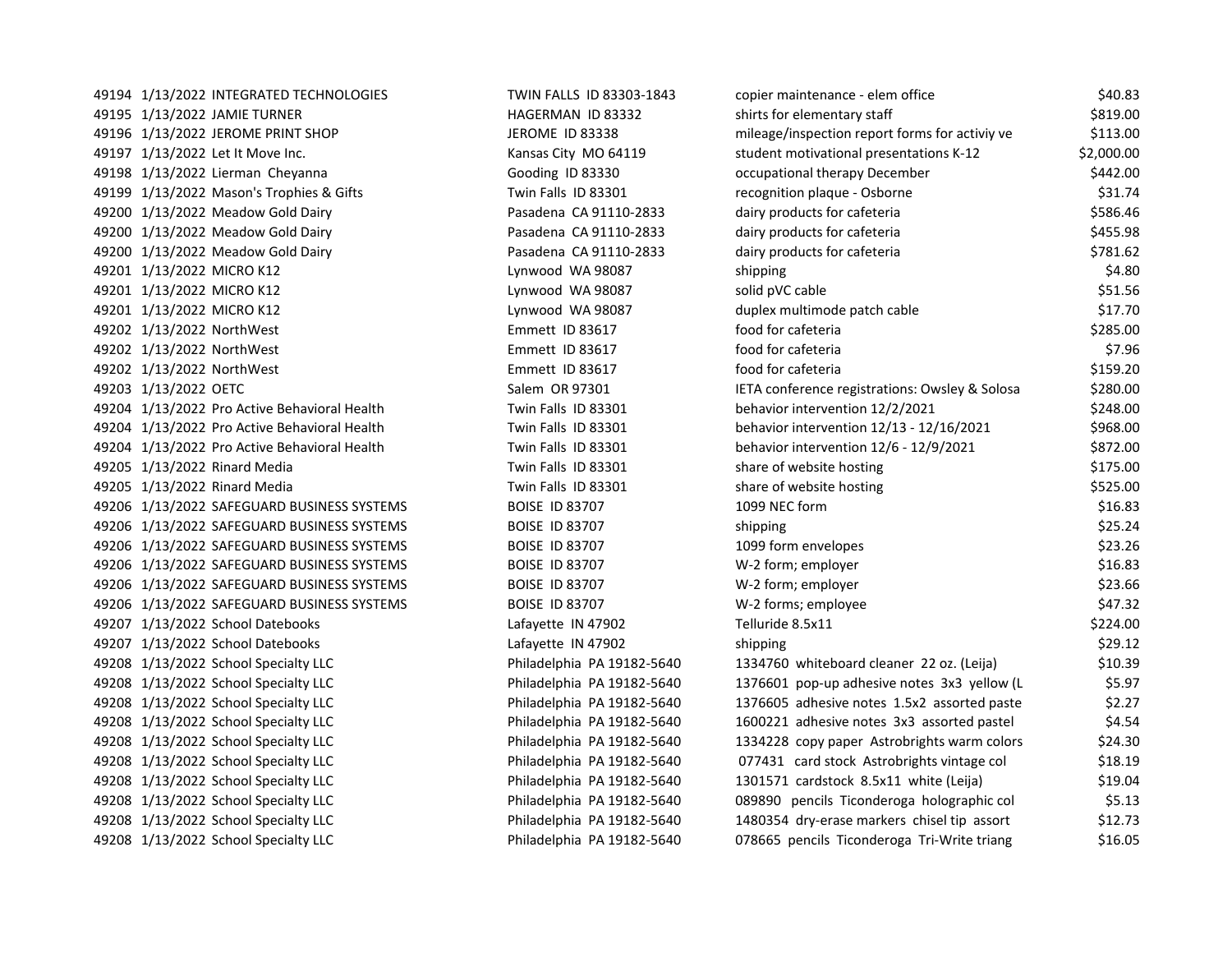49208 1/13/2022 School Specialty LLC Philadelphia PA 19182-5640 49208 1/13/2022 School Specialty LLC Philadelphia PA 19182-5640 49208 1/13/2022 School Specialty LLC Philadelphia PA 19182-5640 49208 1/13/2022 School Specialty LLC Philadelphia PA 19182-5640 49208 1/13/2022 School Specialty LLC Philadelphia PA 19182-5640 49208 1/13/2022 School Specialty LLC Philadelphia PA 19182-5640 49208 1/13/2022 School Specialty LLC Philadelphia PA 19182-5640 49208 1/13/2022 School Specialty LLC Philadelphia PA 19182-5640 49208 1/13/2022 School Specialty LLC Philadelphia PA 19182-5640 49209 1/13/2022 SHAMROCK FOODS SEATTLE WA 98124-1846 49209 1/13/2022 SHAMROCK FOODS SEATTLE WA 98124-1846 49210 1/13/2022 Specialty Training and Consultations Inc Moore ID 83225 49211 1/13/2022 Standley David Ph.D. Carmel CA 93921 49212 1/13/2022 Swiftreach Networks LLC Woburn MA 01813-3463 49213 1/13/2022 SYSCO Idaho Inc. 6.18.17 compared by Boise ID 83717-0007 49213 1/13/2022 SYSCO Idaho Inc. 63717-0007 cost. For the Boise ID 83717-0007 49213 1/13/2022 SYSCO Idaho Inc. 605.481 605.481 605.481 605.481 605.481 605.481 605.481 605.481 605.481 605.4 49214 1/13/2022 T-Mobile Cincinnati OH 45274-2596 49215 1/13/2022 Toone Inc. Gooding ID 83330 49216 1/13/2022 ToreUp Twin Falls ID 83303 49217 1/13/2022 TREASURE VALLEY COFFEE INC BOISE ID 83713 49217 1/13/2022 TREASURE VALLEY COFFEE INC BOISE ID 83713 49218 1/13/2022 V2 Ventures LLC Southfield MI 48034 49219 1/13/2022 Valley Wide Cooperative Nampa ID 83687 49219 1/13/2022 Valley Wide Cooperative Nampa ID 83687 49219 1/13/2022 Valley Wide Cooperative Nampa ID 83687 49219 1/13/2022 Valley Wide Cooperative Nampa ID 83687 49220 1/13/2022 WAXIE SANITARY SUPPLY LOS ANGELES CA 90074-8802 49220 1/13/2022 WAXIE SANITARY SUPPLY LOS ANGELES CA 90074-8802 49220 1/13/2022 WAXIE SANITARY SUPPLY LOS ANGELES CA 90074-8802 49220 1/13/2022 WAXIE SANITARY SUPPLY LOS ANGELES CA 90074-8802 cs. light bulbs returned -\$912.20 49220 1/13/2022 WAXIE SANITARY SUPPLY LOS ANGELES CA 90074-8802 49220 1/13/2022 WAXIE SANITARY SUPPLY LOS ANGELES CA 90074-8802 49221 1/13/2022 WESTERN WASTE SERVICES JEROME ID 83338 49246 1/20/2022 AMERICAN FIDELITY ASSURANCE **CHALL CONTAINAL CITY OK 73126-8805** 49246 1/20/2022 AMERICAN FIDELITY ASSURANCE **CHALL CONTAINAL CITY OK 73126-8805** 49246 1/20/2022 AMERICAN FIDELITY ASSURANCE OKLAHOMA CITY OK 73126-8805 49246 1/20/2022 AMERICAN FIDELITY ASSURANCE **CHALL CONTRANGE CITY OK 73126-8805** 49246 1/20/2022 AMERICAN FIDELITY ASSURANCE OKLAHOMA CITY OK 73126-8805

| 1311904 transparent tape 3/4" 2-pk (Leija)   | \$16.11    |
|----------------------------------------------|------------|
| 1461999 masking tape .5"x 60 yards yellow (L | \$3.37     |
| 1461995 masking tape 1"x60 yards (Leija)     | \$18.96    |
| 1562063 binder clips medium black (Leija)    | \$3.11     |
| 1376607 tape dispenser w/pk of tape (Leija)  | \$16.11    |
| 010182 staple remover (Leija)                | \$5.58     |
| 321841 staples Bostich standard (Leija)      | \$5.65     |
| 1595339 stapler Bostitch red (Leija)         | \$23.20    |
| 077399 markers Sharpie permanent fine tip b  | \$6.82     |
| food for cafeteria                           | \$215.22   |
| gloves and foam bowls                        | \$88.29    |
| observation/evaluation for Leah Brown        | \$375.00   |
| osych services December                      | \$520.00   |
| emergency messaging service                  | \$250.00   |
| cs. gloves poly                              | \$48.17    |
| cs. foam bowls                               | \$32.48    |
| food for cafeteria                           | \$605.48   |
| wi-fi hot spots                              | \$161.60   |
| speech/language services December            | \$3,013.50 |
| ecords destruction <sup>.</sup>              | \$50.00    |
| drinking water                               | \$22.50    |
| drinking water                               | \$9.00     |
| oroadband                                    | \$174.13   |
| propane - high school                        | \$2,099.00 |
| oropane - high school                        | \$840.23   |
| oropane - high school                        | \$2,338.29 |
| tank rent                                    | \$65.00    |
| ea. 30/90 day time metered                   | \$23.70    |
| cs. light bulbs                              | \$605.90   |
| cs. microdrain cleaner                       | \$448.92   |
| cs. light bulbs returned                     | $-$912.20$ |
| aundry soap                                  | \$26.67    |
| Mr. Clean magic erasers                      | \$40.65    |
| garbage pick up                              | \$292.72   |
| Am Fidelity - HSA Svg - 012022               | \$135.00   |
| Am Fidelity - HSA Svg - 012022               | \$134.63   |
| Am Fidelity - HSA Svg - 012022               | \$135.00   |
| Am Fidelity - HSA Svg - 012022               | \$62.81    |
| Am Fidelity - HSA Svg - 012022               | \$135.00   |
|                                              |            |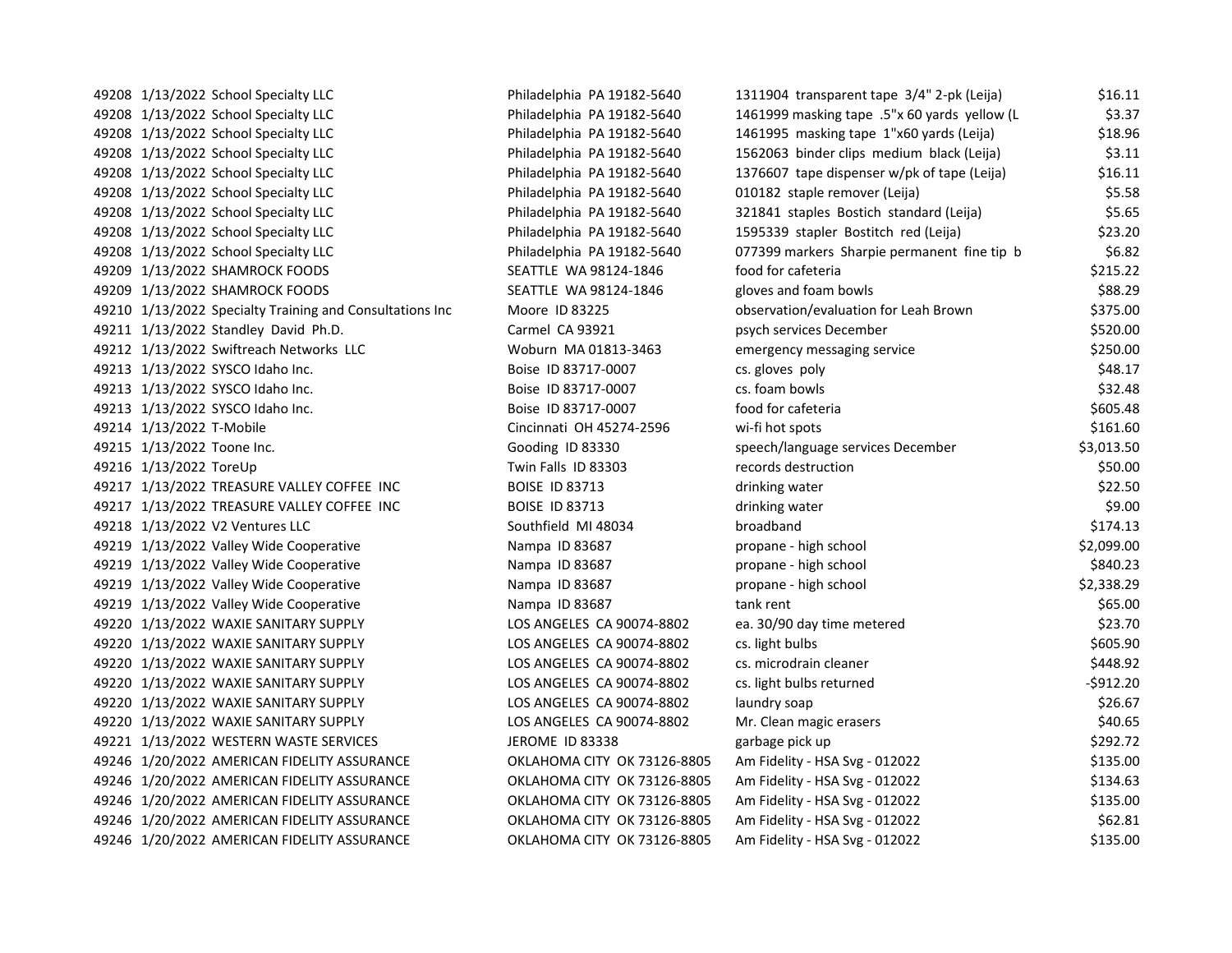49246 1/20/2022 AMERICAN FIDELITY ASSURANCE **CONCLATIONA CITY OKLAHOMA CITY OK** 49246 1/20/2022 AMERICAN FIDELITY ASSURANCE OKLAHOMA CITY OK 49246 1/20/2022 AMERICAN FIDELITY ASSURANCE OKLAHOMA CITY OK 49246 1/20/2022 AMERICAN FIDELITY ASSURANCE OKLAHOMA CITY OK 49246 1/20/2022 AMERICAN FIDELITY ASSURANCE **CHALL CONTAINS A CITY OK** 49246 1/20/2022 AMERICAN FIDELITY ASSURANCE OKLAHOMA CITY OK 49247 1/20/2022 BLUE CROSS OF IDAHO BOISE ID 83707-094 49247 1/20/2022 BLUE CROSS OF IDAHO BOISE ID 83707-094 49247 1/20/2022 BLUE CROSS OF IDAHO BOISE ID 83707-094 49247 1/20/2022 BLUE CROSS OF IDAHO BOISE ID 83707-094 49247 1/20/2022 BLUE CROSS OF IDAHO BOISE ID 83707-094 49247 1/20/2022 BLUE CROSS OF IDAHO BOISE ID 83707-094 49247 1/20/2022 BLUE CROSS OF IDAHO BOISE ID 83707-094 49247 1/20/2022 BLUE CROSS OF IDAHO BOISE ID 83707-094 49247 1/20/2022 BLUE CROSS OF IDAHO BOISE ID 83707-094 49247 1/20/2022 BLUE CROSS OF IDAHO BOISE ID 83707-094 49247 1/20/2022 BLUE CROSS OF IDAHO BOISE ID 83707-094 49247 1/20/2022 BLUE CROSS OF IDAHO BOISE ID 83707-094 49247 1/20/2022 BLUE CROSS OF IDAHO BOISE ID 83707-094 49247 1/20/2022 BLUE CROSS OF IDAHO BOISE ID 83707-094 49247 1/20/2022 BLUE CROSS OF IDAHO BOISE ID 83707-094 49248 1/20/2022 Internal Revenue Service 49248 1/20/2022 Internal Revenue Service 49248 1/20/2022 Internal Revenue Service 49248 1/20/2022 Internal Revenue Service 49248 1/20/2022 Internal Revenue Service 49248 1/20/2022 Internal Revenue Service 49248 1/20/2022 Internal Revenue Service 49248 1/20/2022 Internal Revenue Service 49248 1/20/2022 Internal Revenue Service 49248 1/20/2022 Internal Revenue Service 49248 1/20/2022 Internal Revenue Service 49248 1/20/2022 Internal Revenue Service 49248 1/20/2022 Internal Revenue Service 49248 1/20/2022 Internal Revenue Service 49248 1/20/2022 Internal Revenue Service 49248 1/20/2022 Internal Revenue Service 49248 1/20/2022 Internal Revenue Service 49248 1/20/2022 Internal Revenue Service

| . /3126-8805 | Am Fidelity - HSA Svg - 012022 | \$135.00   |
|--------------|--------------------------------|------------|
| 73126-8805   | Am Fidelity - HSA Svg - 012022 | \$8.21     |
| 73126-8805   | Am Fidelity - HSA Svg - 012022 | \$64.35    |
| 73126-8805   | Am Fidelity - HSA Svg - 012022 | \$693.78   |
| 73126-8805   | Am Fidelity - HSA Svg - 012022 | \$19.33    |
| 73126-8805   | Am Fidelity - HSA Svg - 012022 | \$231.89   |
| 8            | Blue Cross - HSA - 012022      | \$34.90    |
| 8            | <b>Blue Cross - 012022</b>     | \$3,666.92 |
| 8            | Blue Cross - HSA - 012022      | \$573.70   |
| 8            | Blue Cross - HSA - 012022      | \$985.43   |
| 8            | Blue Cross - HSA - 012022      | \$266.91   |
| 8            | Blue Cross - HSA - 012022      | \$82.16    |
| 8            | <b>Blue Cross - 012022</b>     | \$1,282.40 |
| 8            | <b>Blue Cross - 012022</b>     | \$589.95   |
| 8            | <b>Blue Cross - 012022</b>     | \$708.70   |
| 8            | <b>Blue Cross - 012022</b>     | \$531.53   |
| 8            | Blue Cross - HSA - 012022      | \$291.25   |
| 8            | <b>Blue Cross - 012022</b>     | \$1,077.23 |
| 8            | Blue Cross - HSA - 012022      | \$573.70   |
| 8            | <b>Blue Cross - 012022</b>     | \$177.17   |
| 8            | Health Insurance - 012022      | \$8,664.05 |
|              | FICA - 012022                  | \$86.45    |
|              | IRS-Fica - 012022              | \$4,349.98 |
|              | IRS-Fica - 012022              | \$788.89   |
|              | IRS-Fica - 012022              | \$339.85   |
|              | IRS-Fica - 012022              | \$344.89   |
|              | IRS-Fica - 012022              | \$325.02   |
|              | IRS-Fica - 012022              | \$26.65    |
|              | IRS-Fica - 012022              | \$308.97   |
|              | IRS-Fica - 012022              | \$260.02   |
|              | IRS-Medicare - 012022          | \$2,781.54 |
|              | IRS-Medicare - 012022          | \$131.10   |
|              | IRS-Medicare - 012022          | \$325.00   |
|              | IRS-Medicare - 012022          | \$475.43   |
|              | IRS-Medicare - 012022          | \$312.02   |
|              | IRS-Medicare - 012022          | \$264.18   |
|              | <b>Medicare - 012022</b>       | \$334.43   |
|              | IRS-Fica - 012022              | \$335.01   |
|              | IRS-Fica - 012022              | \$42.06    |
|              |                                |            |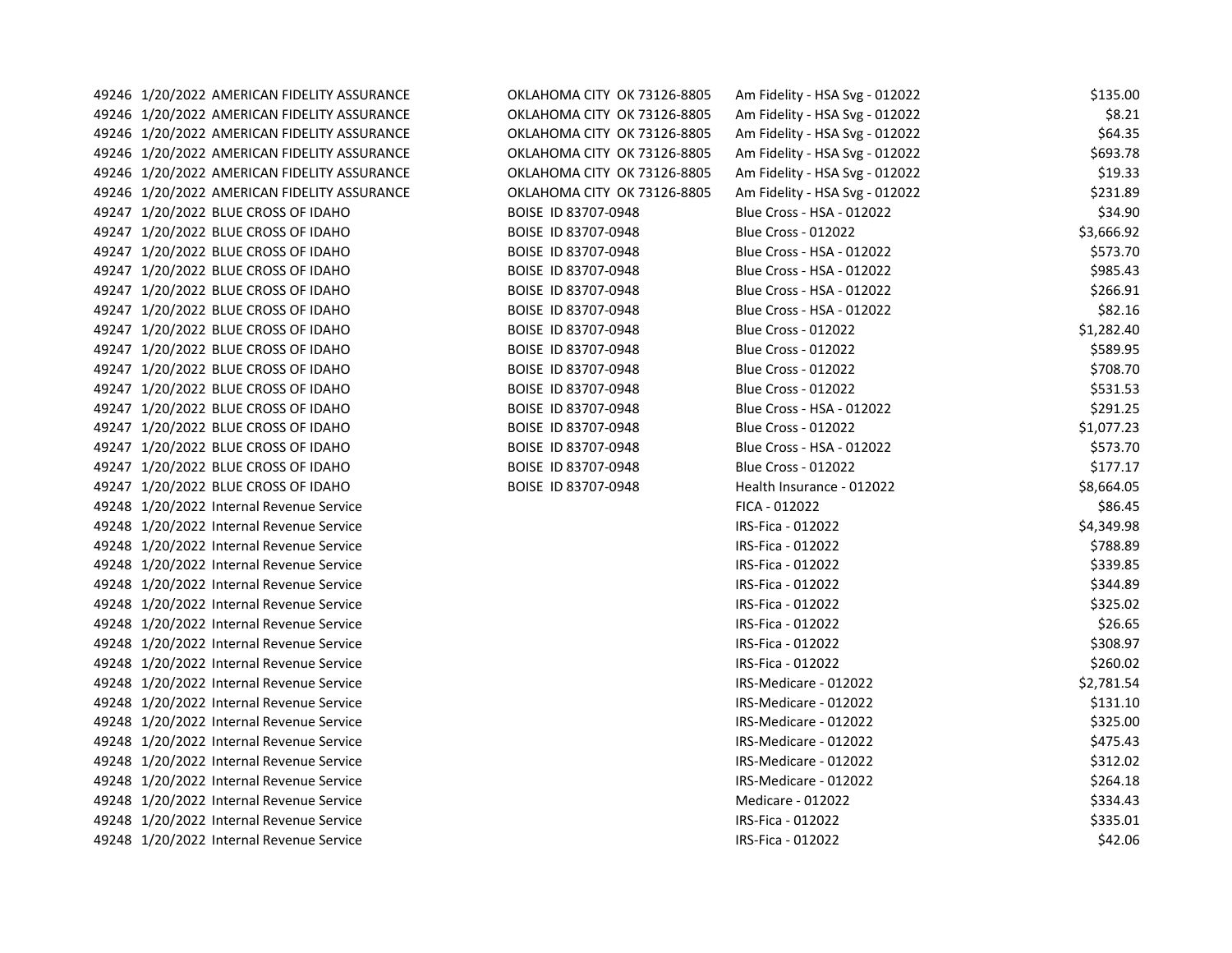| 49248 1/20/2022 Internal Revenue Service                |                        | IRS-Fica - 012022         | \$14.26    |
|---------------------------------------------------------|------------------------|---------------------------|------------|
| 49248 1/20/2022 Internal Revenue Service                |                        | IRS-Fica - 012022         | \$46.13    |
| 49248 1/20/2022 Internal Revenue Service                |                        | FICA - 012022             | \$75.49    |
| 49248 1/20/2022 Internal Revenue Service                |                        | Medicare - 012022         | \$74.81    |
| 49248 1/20/2022 Internal Revenue Service                |                        | IRS-Medicare - 012022     | \$434.23   |
| 49248 1/20/2022 Internal Revenue Service                |                        | IRS-Medicare - 012022     | \$22.13    |
| 49248 1/20/2022 Internal Revenue Service                |                        | IRS-Fica - 012022         | \$293.52   |
| 49248 1/20/2022 Internal Revenue Service                |                        | Medicare - 012022         | \$21.09    |
| 49248 1/20/2022 Internal Revenue Service                |                        | IRS-Medicare - 012022     | \$42.50    |
| 49248 1/20/2022 Internal Revenue Service                |                        | IRS-Medicare - 012022     | \$58.80    |
| 49249 1/20/2022 Public Employee Retirement System of ID | Boise ID 83720-0078    | PERSI-Retirement - 012022 | \$96.30    |
| 49249 1/20/2022 Public Employee Retirement System of ID | Boise ID 83720-0078    | PERSI-Retirement - 012022 | \$460.86   |
| 49249 1/20/2022 Public Employee Retirement System of ID | Boise ID 83720-0078    | PERSI-Retirement - 012022 | \$35.94    |
| 49249 1/20/2022 Public Employee Retirement System of ID | Boise ID 83720-0078    | PERSI-Retirement - 012022 | \$692.54   |
| 49249 1/20/2022 Public Employee Retirement System of ID | Boise ID 83720-0078    | PERSI - 012022            | \$119.40   |
| 49249 1/20/2022 Public Employee Retirement System of ID | Boise ID 83720-0078    | PERSI - 012022            | \$119.40   |
| 49249 1/20/2022 Public Employee Retirement System of ID | Boise ID 83720-0078    | PERSI-Retirement - 012022 | \$74.62    |
| 49249 1/20/2022 Public Employee Retirement System of ID | Boise ID 83720-0078    | PERSI-Retirement - 012022 | \$29.82    |
| 49249 1/20/2022 Public Employee Retirement System of ID | Boise ID 83720-0078    | PERSI-Retirement - 012022 | \$69.65    |
| 49249 1/20/2022 Public Employee Retirement System of ID | Boise ID 83720-0078    | PERSI - 012022            | \$531.67   |
| 49249 1/20/2022 Public Employee Retirement System of ID | Boise ID 83720-0078    | PERSI-Retirement - 012022 | \$565.37   |
| 49249 1/20/2022 Public Employee Retirement System of ID | Boise ID 83720-0078    | PERSI-Retirement - 012022 | \$372.41   |
| 49249 1/20/2022 Public Employee Retirement System of ID | Boise ID 83720-0078    | PERSI-Retirement - 012022 | \$1,253.47 |
| 49249 1/20/2022 Public Employee Retirement System of ID | Boise ID 83720-0078    | PERSI - 012022            | \$547.74   |
| 49249 1/20/2022 Public Employee Retirement System of ID | Boise ID 83720-0078    | PERSI-Retirement - 012022 | \$41.59    |
| 49249 1/20/2022 Public Employee Retirement System of ID | Boise ID 83720-0078    | PERSI-Retirement - 012022 | \$509.02   |
| 49249 1/20/2022 Public Employee Retirement System of ID | Boise ID 83720-0078    | PERSI-Retirement - 012022 | \$404.12   |
| 49249 1/20/2022 Public Employee Retirement System of ID | Boise ID 83720-0078    | PERSI-Retirement - 012022 | \$538.29   |
| 49249 1/20/2022 Public Employee Retirement System of ID | Boise ID 83720-0078    | PERSI-Retirement - 012022 | \$610.74   |
| 49249 1/20/2022 Public Employee Retirement System of ID | Boise ID 83720-0078    | PERSI-Retirement - 012022 | \$847.15   |
| 49249 1/20/2022 Public Employee Retirement System of ID | Boise ID 83720-0078    | PERSI-Retirement - 012022 | \$532.82   |
| 49249 1/20/2022 Public Employee Retirement System of ID | Boise ID 83720-0078    | PERSI-Retirement - 012022 | \$204.61   |
| 49249 1/20/2022 Public Employee Retirement System of ID | Boise ID 83720-0078    | PERSI-Retirement - 012022 | \$551.93   |
| 49249 1/20/2022 Public Employee Retirement System of ID | Boise ID 83720-0078    | PERSI-Retirement - 012022 | \$7,155.03 |
| 49249 1/20/2022 Public Employee Retirement System of ID | Boise ID 83720-0078    | PERSI-Retirement - 012022 | \$4,548.21 |
| 49249 1/20/2022 Public Employee Retirement System of ID | Boise ID 83720-0078    | PERSI-Retirement - 012022 | \$69.65    |
| 49249 1/20/2022 Public Employee Retirement System of ID | Boise ID 83720-0078    | PERSI - 012022            | \$34.25    |
| 49250 1/20/2022 STANDARD INSURANCE CO.                  | PORTLAND OR 97228-6367 | Standard-Life - 012022    | \$37.46    |
| 49250 1/20/2022 STANDARD INSURANCE CO.                  | PORTLAND OR 97228-6367 | Standard-Life - 012022    | \$17.00    |